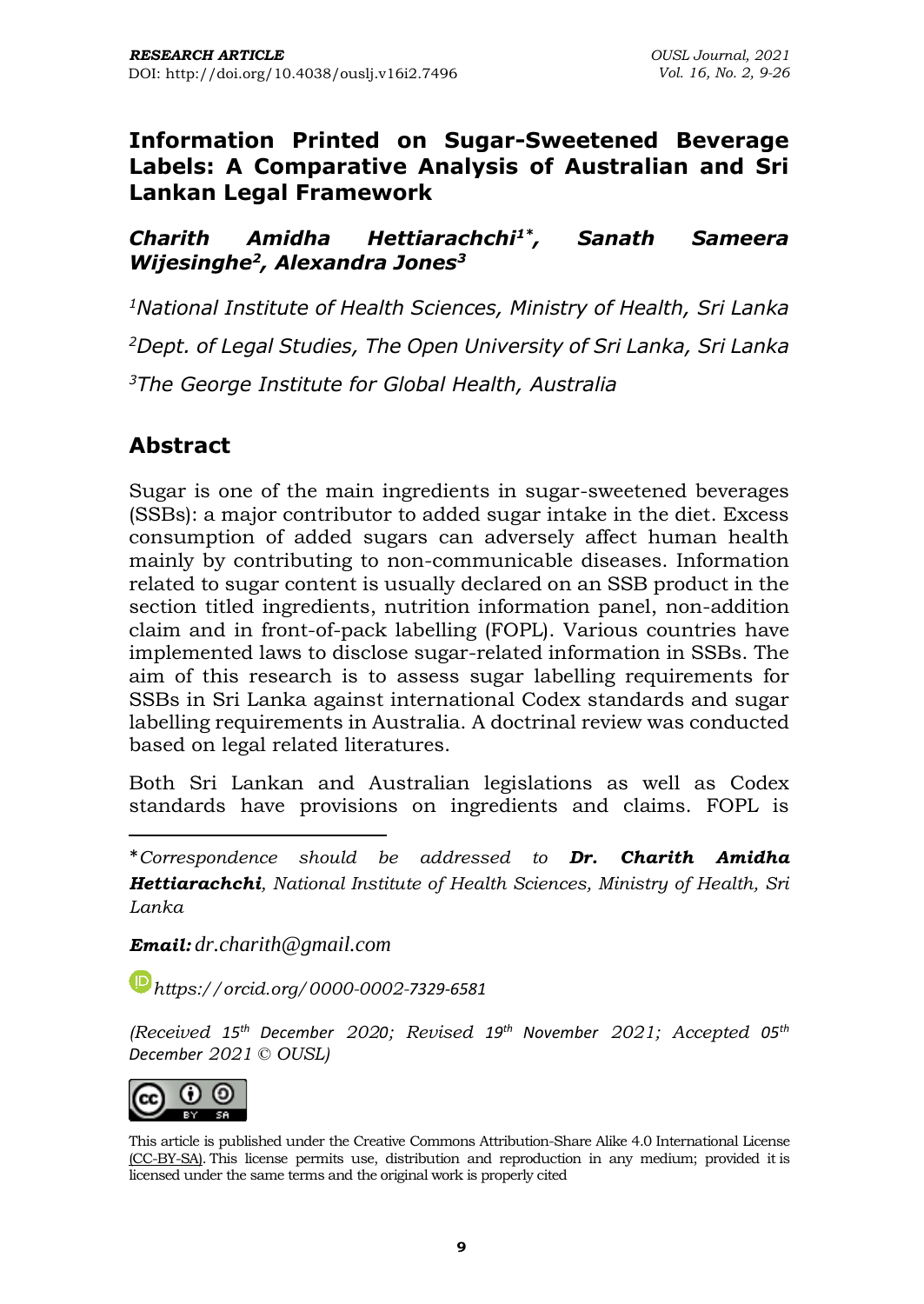compulsory for Sri Lankan law for selected sugar sweetened beverages. FOPL is neither recommended by Codex currently nor made compulsory by Australian law; however, Australia does have a voluntary code in that regard. NIP, a compulsory requirement in codex standards is mandatory in Australian food label; whereas, it is not mandatory in Sri Lanka. Introducing legal provisions on nutrition information panel would not only align Sri Lankan law with international standards and jurisdictions but also contribute to the control of non-communicable diseases. Highlighting the sugar content raw in the NIP of SSB with 'high sugar' in red colour would further improve the expected outcome. Furthermore, more legal clarity will be achieved in Sri Lanka by adding definitions to terms 'ingredient' and 'non-addition claim'.

**Key words:** Food Label, Nutrition Information Panel, Sugar-Sweetened Beverages, Nutrition Labelling

# **Introduction**

### *Background of the study*

Sugar is one of the main ingredients in sugar-sweetened beverages (SSBs). SSBs are a major contributor to added sugar intake in the diet. Excess consumption of added sugars can adversely affect human health (Keller & Bucher Della Torre, 2015). Therefore, various countries have implemented laws to disclose sugar-related information in SSBs, allowing consumers to make informed choices about consumption (Grummon et al., 2019).

Sugar-related information on SSB labels can be provided in different forms, for example, sugar-based ingredients may be listed in an ingredient list, sugar may be quantified in a nutritional information panel on back of a pack, and/or sugar may be mentioned in nutrient claims: e.g., 'sugar free'. Sugar may also be incorporated in the scoring of foods for newer forms of simple, graphical, front-of-pack nutrition labelling system. However, there is no uniformity across jurisdictions in terms of regulating these aspects of the label. Many laws are in line with the *Codex Alimentarius*, a body of international food standards which provides guidance on nutrition labelling broadly, including provisions relevant to sugar labelling.

This research is a comparative study of regulations in Australia and Sri Lanka. Both jurisdictions have their own legislative requirements around sugar information on SSBs. Australia is a federal country constituting of six States and two Territories. However, food labelling is governed by federal legislation in the form of the *Australia New Zealand Food Standards Code* (FSANZ). Sri Lanka is a unitary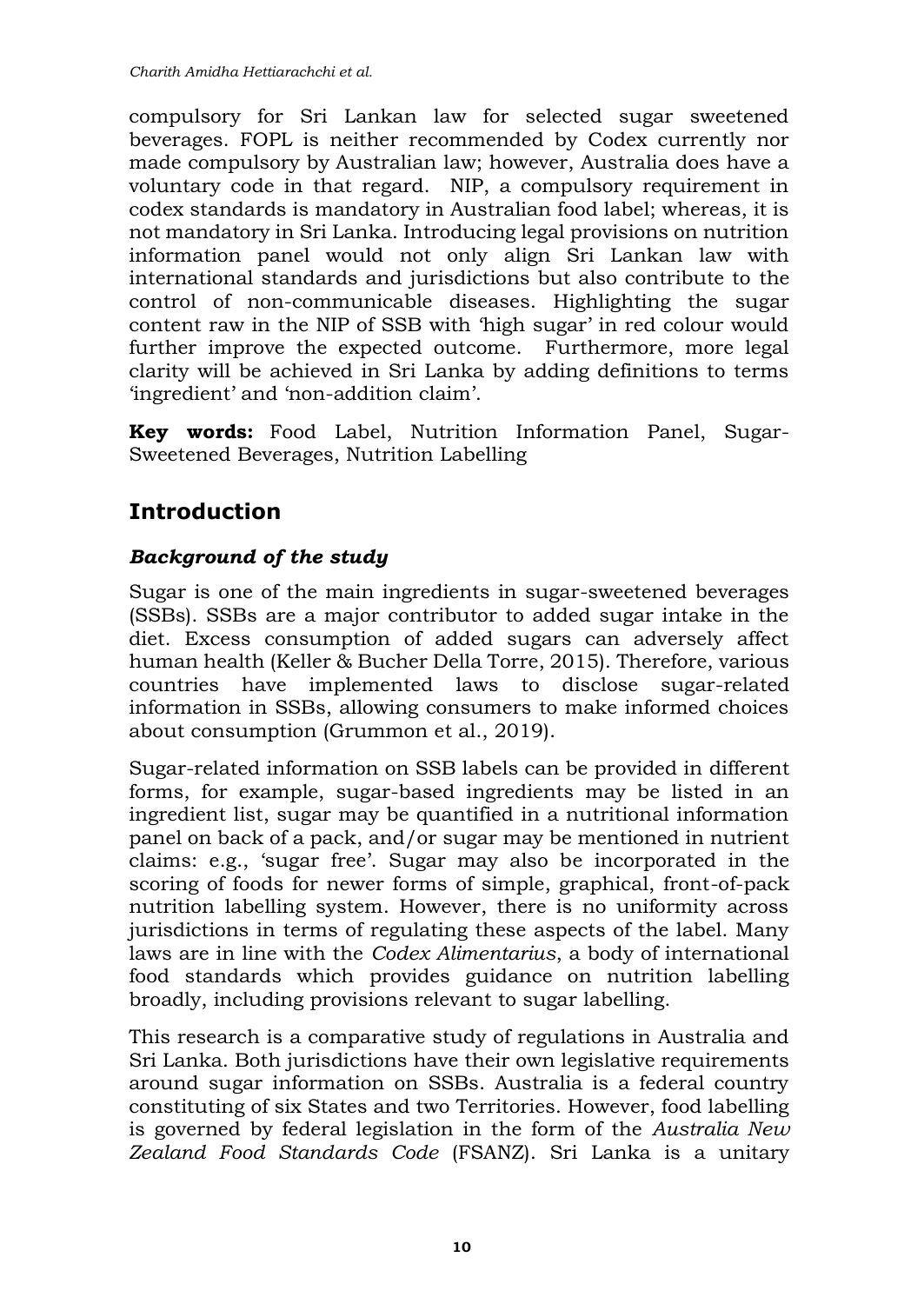country and also has a single legal framework regulating food labels throughout the country. Similar to Sri Lanka, Australia is a common law country based on the English law; therefore, comparing the Sri Lankan law with a develop country like Australia which has similar legal principals, would be beneficial for further improvements in the Sri Lankan law.

### *Scope of the study*

This study summarises the existing state on scientific evidence of the health harms of sugar, particularly as consumed in SSBs. We then present a comparative legal analysis of sugar labelling requirements found in international Codex standards, and national legislation in Australia and Sri Lanka.

### *Aim of the study*

The aim of this research is to assess sugar labelling requirements for SSBs in Sri Lanka against international Codex standards and sugar labelling requirements in Australia in order to identify gaps in the Sri Lankan law and to make recommendation to Sri Lanka in line with international standards.

### *Implication of the study*

By comparing the strengths of existing legislation in both countries, this study will make recommendations on how the public health impact of legislation in Sri Lanka may be enhanced.

## **Theoretical framework**

Sri Lankan and Australian legislations, and international standards regulating sugar information on SSB labels are reviewed, analysed, compared and presented. The study is not based on a particular theory.

### **Literature Review**

### *Sugars*

*Sugar*s are a type of carbohydrate, as are starch and fibre. Sugar and starches are digested in the gastrointestinal tract, whilst fibre is not digested. There are two types of sugars, *monosaccharides* and *disaccharides*. Glucose and fructose are monosaccharides, whilst sucrose and lactose are disaccharides. Sucrose is present in table sugar, fructose is present in fruits and lactose is present in milk (WHO, 2015a).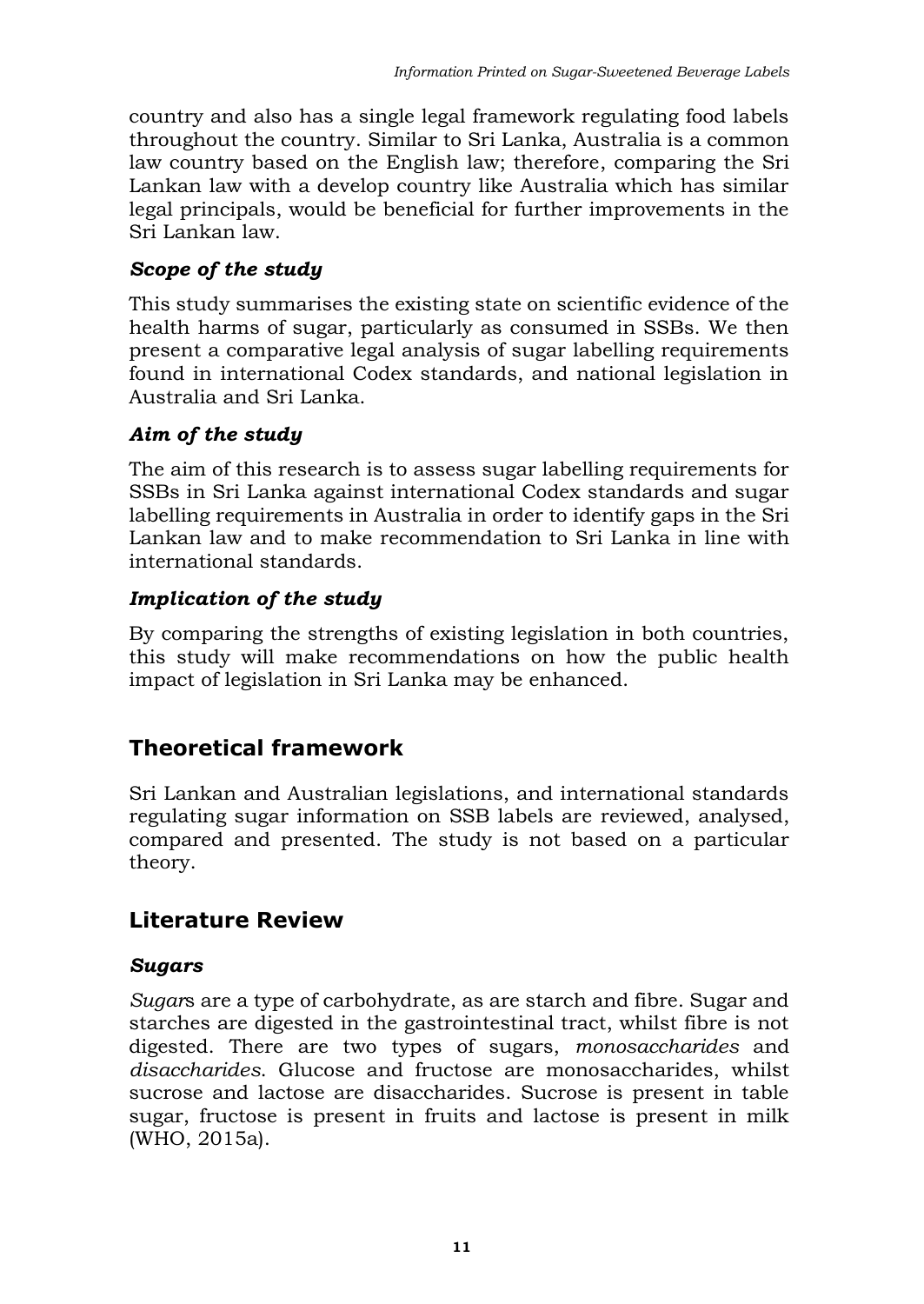*Sugars* can occur naturally in foods such as milk (lactose) and fruit (fructose) but can also be added (added sugars) to food and drinks by the manufacturer or consumer. It is these 'added sugars' that dietary guidelines recommend consumers to avoid. At an international level, the World Health Organization (WHO) uses the term 'free sugars' to describe those sugars which should be limited in the diet. These 'free sugars' include all 'added sugars', as well as sugars naturally present in honey, syrups, fruit juices and fruit juice concentrates constitute (WHO, 2015a).

#### *Sugar-Sweetened Beverages*

*Beverages* are type of food in liquid form, broadly categorised as alcoholic and non-alcoholic beverages. Non-alcoholic beverages include water, dairy based beverages, juice and juice drinks, carbonated drinks, tea and coffee (Hettiarachchi, 2017). *SSBs* are all non-alcoholic water-based beverages with added sugar but do not include milk-based beverages and 100% fruit juices (Cancer Council, 2011).

Many factors contribute to the consumption of SSBs, which warrant legislative control by the governments. Most consumers report buying SSBs due to their taste (Australian Bureau of Statistics, 2015). High availability of SSBs in the market positively influences consumption particularly amongst school-aged children (Grimm et al., 2004). Social settings, such as peer groups in educational institutions and workplaces, also influence consumption of SSBs (Hattersley *et al*., 2009). Marketing and advertising strategies play a major role in increasing consumption – particularly in children, who are often targeted by SSB manufacturers (Brownell & Warner, 2009; Paes et al., 2015; Reeve & Gostin, 2019). Research has shown that, SSBs are addictive (Psych Central, 2018). Young people who stopped consuming of SSBs for 3 days reported headaches; reduced inspiration, happiness, and satisfaction, poor focus; and a lack of overall well-being (Felbe et al., 2018). High levels of SSB consumption are a major contributor to added sugar consumption in the diet.

### *Health Effects of Sugars*

Excess consumption of added sugars has direct and indirect harms on health. Excess consumption of added sugars can contribute to weight gain, obesity, cardiovascular disease, diabetes, and dental caries (WHO, 2003). Obesity is a risk factor for cancer, so high sugar intake can also indirectly result in cancer (World Cancer Research Fund, 2007). Reducing consumption of SSBs would lower the incidence of diabetes, cardiovascular disease and some cancers, improving life expectancy and reducing health care cost (Veerman *et al*, 2016).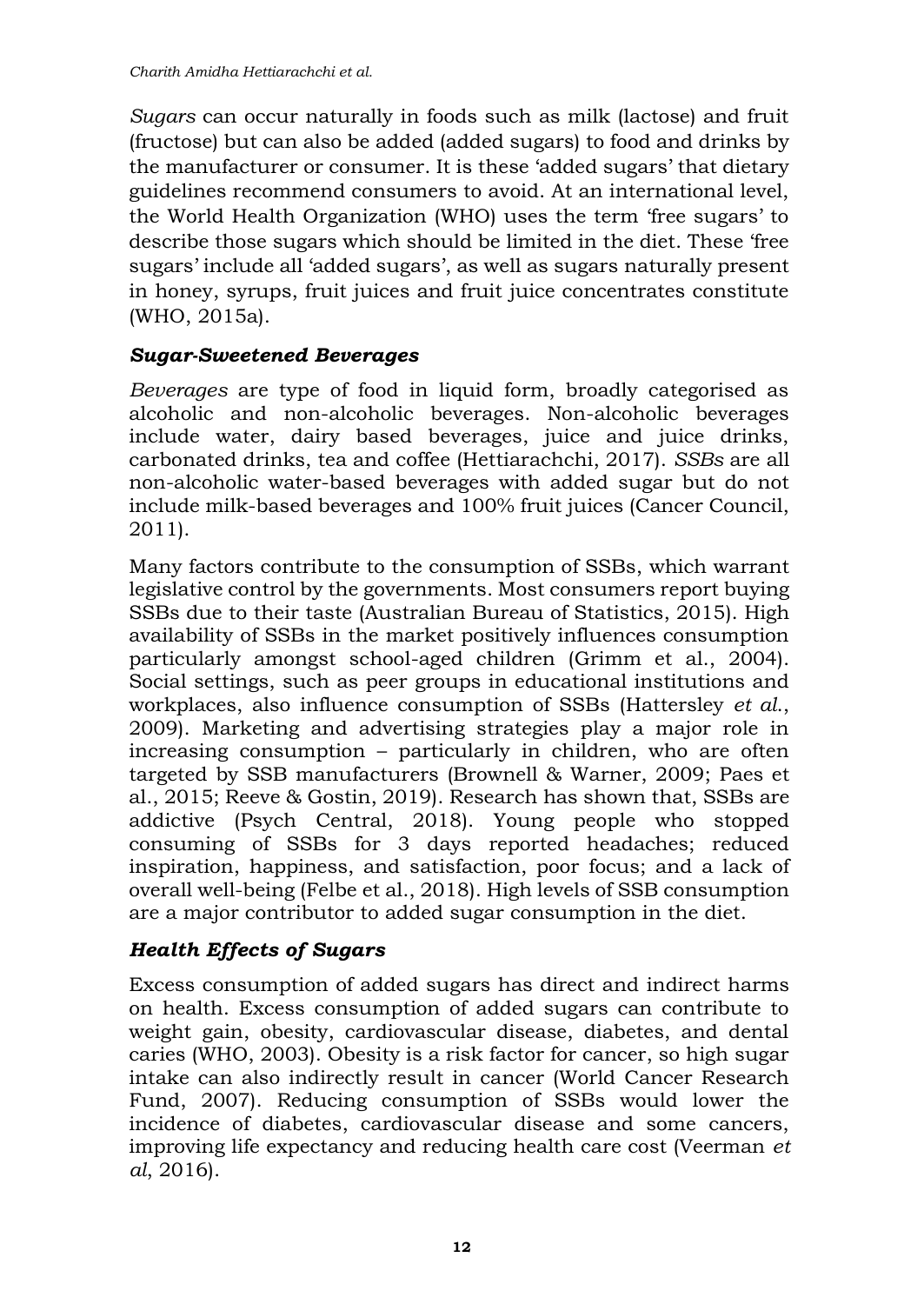The WHO recommends free sugar consumption be less than 10% of total energy intake for both adults and children. Further reduction to below 5% or roughly 25 g of free sugar per day would provide additional benefits, particularly for dental health (WHO, 2015b). These health harms create the impetus for policies to address and reduce sugar consumption, through use of effective legislation.

#### *Previous Research on Sugar Information on Sri Lankan SSB labels*

Strengths and deficiencies of Sri Lankan food beverage labels had been assessed by comparing with Codex Alimentarius Standards (Hettiarachchi et al, 2018). Presence on ingredient list, colour code and quantity for sugar level in fruit-based beverages and carbonated drinks were identified as strengths while unavailability of ingredient quantity, title as 'ingredient', nutrient declaration and standard categorization for claim were identified as deficiencies. In another research, attitudes of manufacturers, law enforcing officers and consumers on the Sri Lankan labelling regulations were assessed (Hettiarachchi et al, 2021). Though most consumer were unaware of an existence of a law to regulate food labels, most were in a favourable opinion on the colour code for sugar level and had perceived as very useful.

A cross sectional study had analysed the impact of nutritional labelling on consumer buying behaviour in Kandy, Sri Lanka (Prathiraja & Ariyawardana, 2011). It was found that 65% bought products with nutrition labelling due to perceived benefits, suggesting the importance of the nutritional labelling on consumer choice.

## **Research Methodology**

The study is a doctrinal review. An extensive literature review was performed to identify food labelling laws and regulations relating to sugar, sugar-related information in SSB labels in the selected jurisdictions. International standards, legal standards and regulations were sourced from official websites of international organizations and government bodies of Sri Lanka and Australia. Further, doctoral theses, journal articles, text books and reports were reviewed extensively to enrich the research.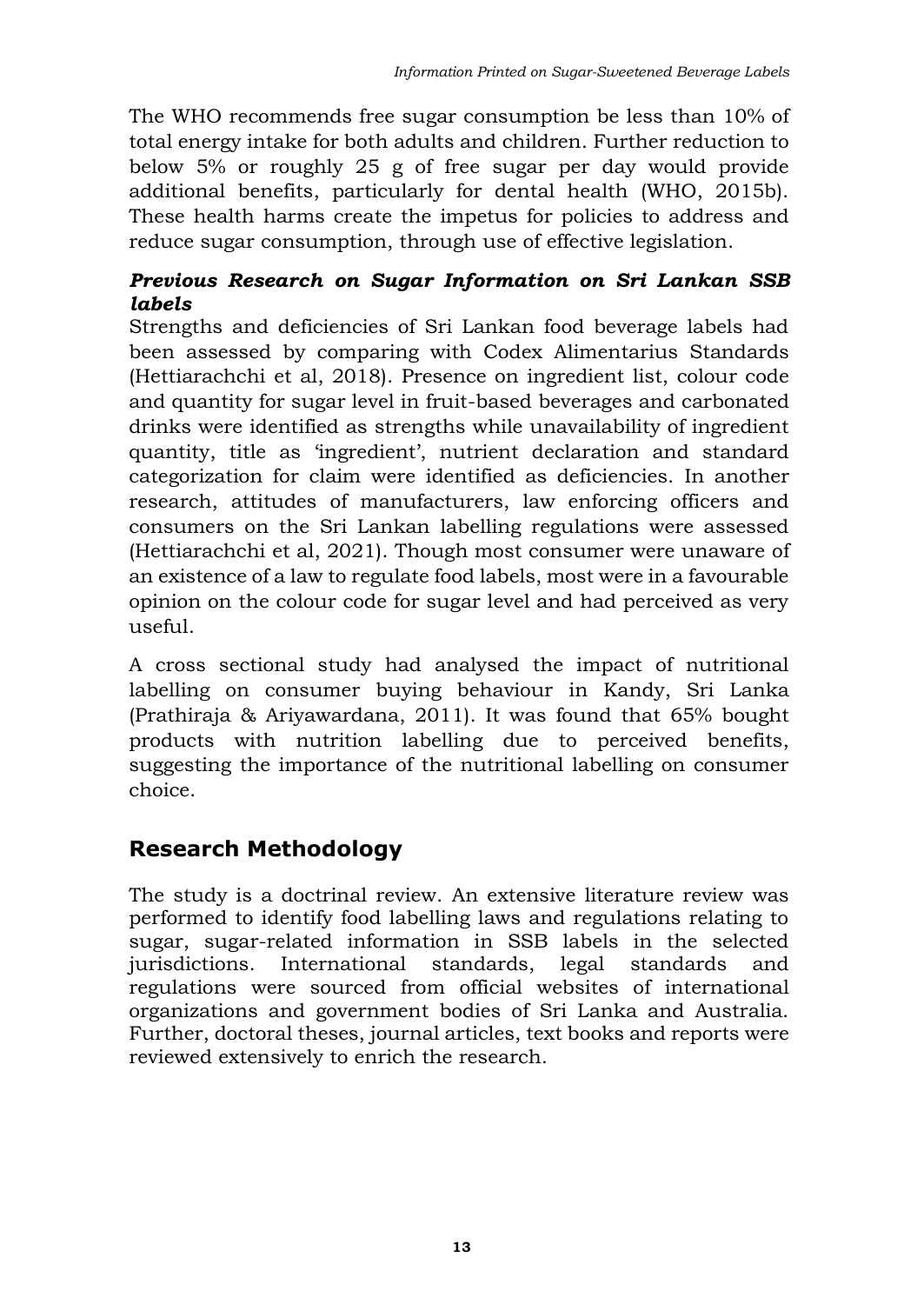## **Findings and Discussion**

All packaged food, including SSBs have *labels* as per legislative requirements of both Australia and Sri Lanka. Codex standards define 'label' as a 'tag, brand, mark, pictorial or other description, either written, printed, stencilled, marked, embossed or impressed on or attached to a container of food' (Codex Alimentarius, 1991). In Australia, the Food Standard Code defines label as 'any tag, brand, mark or statement in writing or any representation or design or other descriptive matter on or attached to or used or displayed in connection with or accompanying any food or package (Federal Register of Legislation, 2020a). In Sri Lanka, similar to the Codex definition, label is defined as a 'tag, brand, mark, pictorial or other description, either written, printed, stencilled, marked, embossed or impressed on or attached to a container of food' (Government Publication Bureau, 1980). In both jurisdictions, information on sugar content of the product has to be displayed either as a statement or as a pictorial design of any description.

Both jurisdictions and the Codex Standards define sugar as all monosaccharides and disaccharides in food (Federal Register of Legislation, 2020a; Government Publication Bureau, 2016; Codex Alimentarius, 2017). In Sri Lanka, *Low sugar* is claimed when sugar content is less than 2g per 100ml. *Medium sugar* indicates the sugar content between 2 to 11 g per 100ml. When the sugar level is more than 11g per 100ml, it is considered to be *high sugar* (Government Publication Bureau, 2005).

Sugar information on a label, can be presented in four formats *ingredients*, *nutrition information panel, claims* and *front-of-pack nutrition labelling*. The next section summarises these requirements in Codex Standards national legislations in Australia and Sri Lanka.

### *Ingredient list requirements*

The term *ingredient* is not defined in either jurisdiction. However, according to Codex, an *ingredient* means any substance, including a food additive, used in the manufacture or preparation of a food and present in the final product, although possibly in a modified form (Codex Alimentarius, 1991).

The ingredient list is mandatory in both jurisdictions. However, in Australia, certain foods are exempted from the requirement of an ingredient list, such as standard alcoholic beverages and food in a small package. *Food in a small package* means a package (surface area of less than 100 cm2)(Federal Register of Legislation, 2020a). Further, similar to Codex, the ingredients have to be presented as a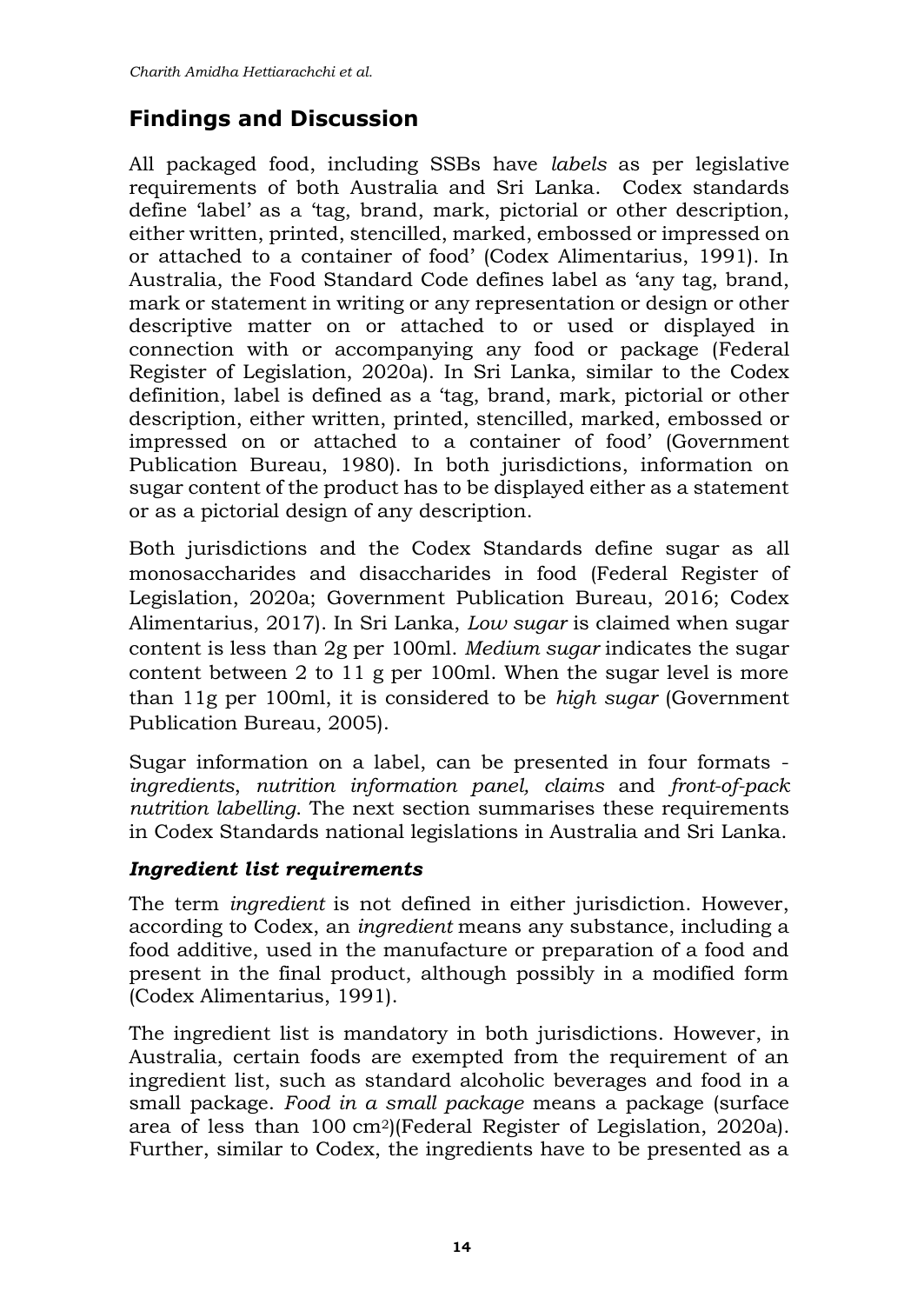list in descending order of weight (Federal Register of Legislation, 2020b). In Sri Lanka, ingredients have to be presented as a list in descending order of their proportions (Government Publication Bureau, 2005) and Sri Lankan law does not provide any exemptions. Additionally, Sri Lankan law does not stipulate whether proportion of the ingredient is by weight or volume. Neither Australia nor Sri Lanka displays the weight or proportion of ingredients. Therefore, the consumer must believe the manufacturer's placement of sugar in the descending list of ingredient weight. This is not much as an issue in Australia as the quantity of sugar in the product must also be displayed in the nutrition information panel.

#### *Nutrition Information Panel*

Codex standards recommend a mandatory nutrient declaration and it is defined as a standardized statement or listing of the nutrient content of a food (Codex Alimentarius, 2017).

In Australia, the *nutrition information panel* (NIP) means nutrition information that is required to be included on a packaged food label in accordance with FSANZ Standards. It is a panel that must appear on the back and quantify specific nutrients per 100 mL/g(Federal Register of Legislation,  $2020a$ ). The display of the NIP is mandatory in Australia, which has similar regulations as Codex Standards, with specific exclusions for products such as standard alcohol beverages; fruit/vegetables that comprise a single ingredient or category of ingredients; prepared filled rolls; sandwiches; bagels and similar products; and food in small packages (Federal Register of Legislation, 2020c). NIPs on Australian labels provide information on the average quantity of energy in kilojoules or kilocalories. The nutrition information panel must be presented in a standard format showing the average quantity of sugar (alongside protein, fat, saturated fat, carbohydrate and sodium) per serving and per 100 g or 100 mL (Federal Register of Legislation, 2020c). The Nutrition Information User Guide provides an example as shown in Figure 1 (FSANZ, 2013).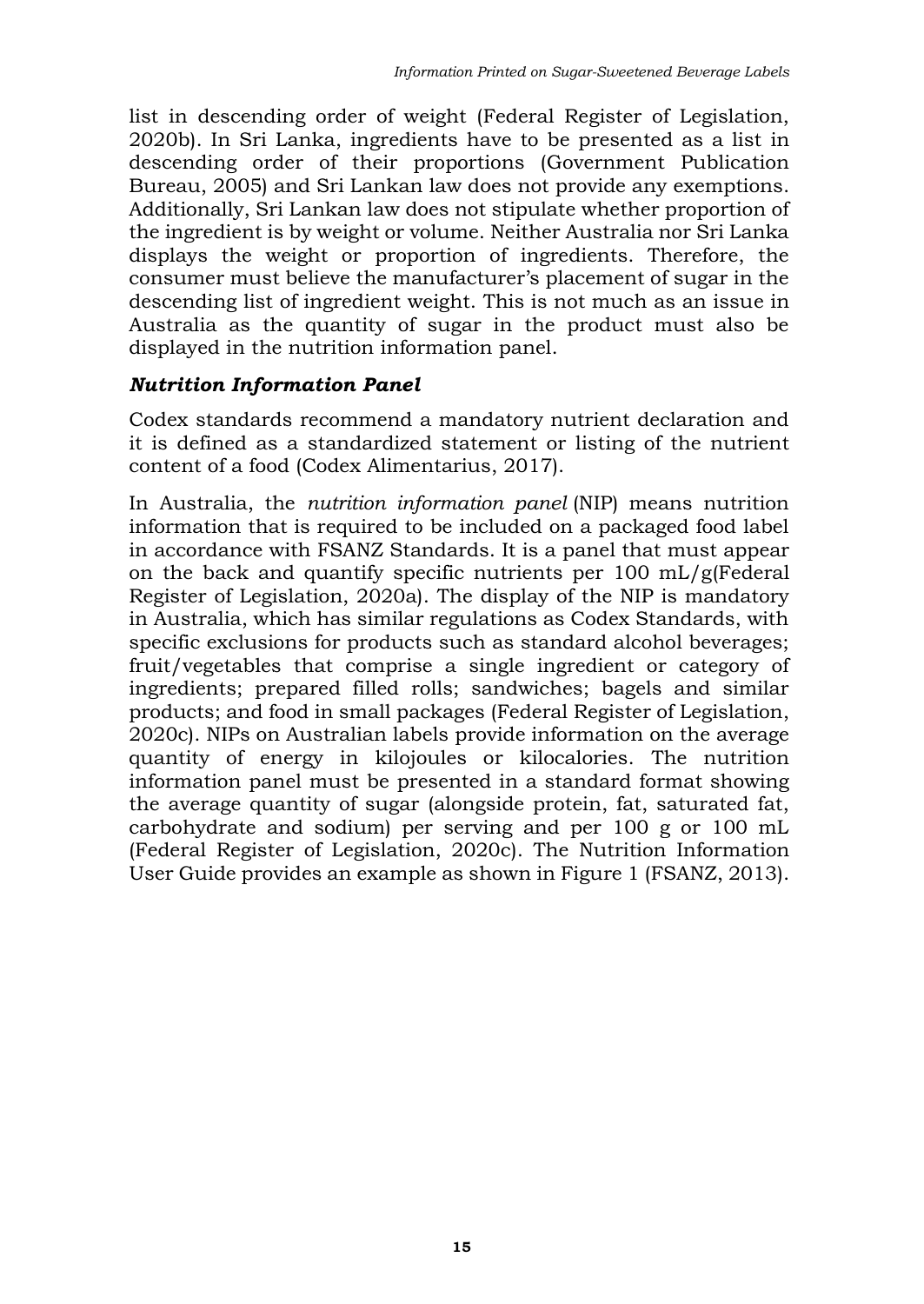### **Figure 1.**

| Servings per package: 25 |                  |                   |
|--------------------------|------------------|-------------------|
| Serving size: 15g        |                  |                   |
|                          | Average Quantity | Average Quantity  |
|                          | per Serving      | per $100 g$       |
| Energy                   | 384 kJ           | 2560 kJ           |
| Protein                  | 4.4 $g$          | 29.3 g            |
| Fat, total               | 7.6 g            | 50.7 g            |
| -saturated               | 1.5 <sub>g</sub> | 10.0 g            |
| Carbohydrate             | 2.0G             | 13.3 <sub>g</sub> |
| -sugars                  | 0.9 g            | 6.0 g             |
| Sodium                   | $51 \text{ mg}$  | $273$ mg          |

*Example Nutrition information panel for Australian food label*

*Note:* This example is given in the Nutrition Information User Guide

This legal requirement is similar in other countries, both developed and developing countries including the United Kingdom (Food Standard Agency, 2020), United States (FDA, 2020a) and India (FSSAI, 2020). In addition, from 2020, the United States has taken a further step making it compulsory to display the *added sugar* amount on labels (FDA, 2020b; Firman, 2019). Currently, Australia too in a process of adding 'added sugar information' into the food label (FSANZ, 2020).

However, in Sri Lanka, the NIP is not mandatory, preventing Sri Lankan consumers from accessing quantified nutritional information on sugar which is important for controlling weight and preventing non-communicable diseases. Whilst, there is no legal requirement in Sri Lanka, most SSBs that are both imported and manufactured by local large-scale companies display a NIP. However, small-scale manufacturers are often unable to bear the additional cost of analysing the nutrient content of their products in the competitive market.

### *Nutrient content claims*

Codex standards define a claim as 'any representation which states, suggests or implies that a food has a particular quality relating to its origin, nutritional properties, nature, production, processing, composition, or any other quality' (Codex Alimentarius, 1991). The term *claim* is defined in Australia as 'an express or implied statement, representation, design or information in relation to a food or a property of food which is not mandatory in the Code' (Federal Register of Legislation, 2020a).In Sri Lanka, similar to Codex, a *claim* means 'any representation which states, suggests or implies that a food has a particular quality relating to its origin, nutritional properties, nature processing, composition, or any other quality'; however, the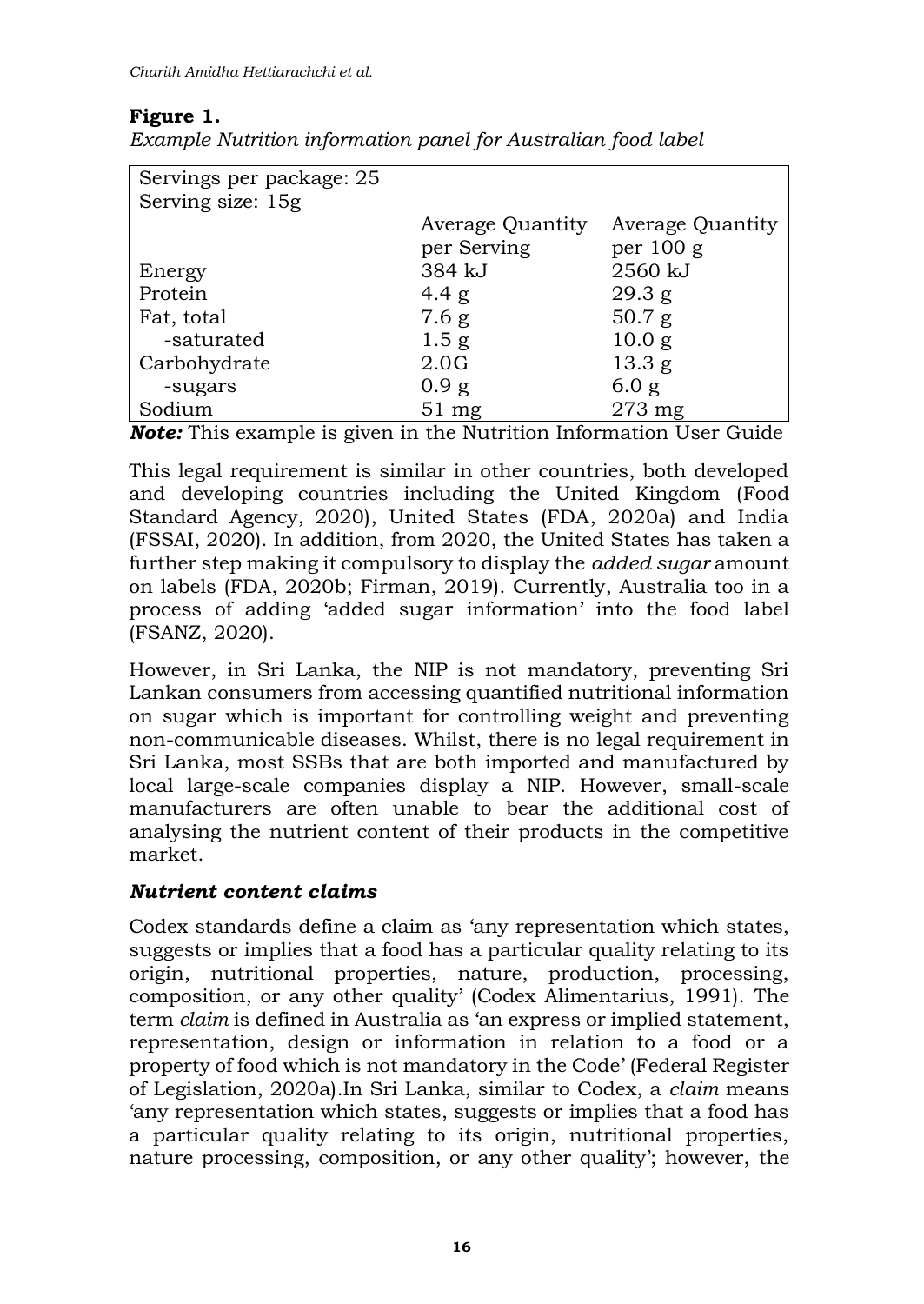definition has omitted the word 'production' (Government Publication Bureau, 2005).

According to the Australian definition, sugar information in both the ingredient list and nutrition information panel is a mandatory requirement, meaning that sugar information is not a *claim*. However, the Sri Lankan definition of *claim* does not as clearly exclude sugar information.

Displaying claims related to nutrition are optional in both jurisdictions. However, if displayed, the claims must adhere to legal requirements. The most relevant types of claims for SSBs are *nutrient content claim* (e.g. 'sugar free') and *non-addition claim* (e.g. 'no added sugar'). The *nutrient content claim* is defined in both Australian and Sri Lankan laws and Codex standards. As per Codex standards, *nutrient content claim* is a claim describes the level of a nutrient contained in a food (Codex Alimentarius, 1997). In Australia, *nutrient content claim* is a claim that is about the presence or absence of any specific nutrient stated (Federal Register of Legislation, 2020a). In Sri Lanka, *nutrient content claim* is a claim which describes the level of a nutrient contained in a type of food (Government Publication Bureau, 2005), which is similar to the Codex standards. Nutrient content claims in both jurisdictions are conditional claims as they must meet certain criteria in order to be permissible. For example, in Sri Lanka, *sugar free* can be claimed if the sugar content is less than 0.5g per 100g/100ml. Furthermore, false and misleading claims are prohibited in both jurisdictions.

The *non-addition claim* is not defined in either jurisdiction, although Codex defines as a claim that an ingredient has not been added to a food, either directly or indirectly (Codex Alimentarius, 1997). In Australia 'no added sugar' claim could be declared in foods do not contain added sugars, honey, malt and malt extracts; concentrated fruit juice or deionised fruit juice with certain exceptions (Federal Register of Legislation, 2020d).

### *Front-of-pack labelling (FOPL)*

Nutrient declarations provide essential information about the nutrient content of foods, but the complexity of the quantitative information in NIP means that it is not readily accessible and is often poorly understood. Front-of-pack labelling (FOPL) provides at-aglance nutritional information for consumers in a simple and graphical form, presented on the front of food packages. FOPL is an intervention to reduce diet-related NCDs and provides convenient, relevant and readily understood information on the front of packs (WHO, 2019).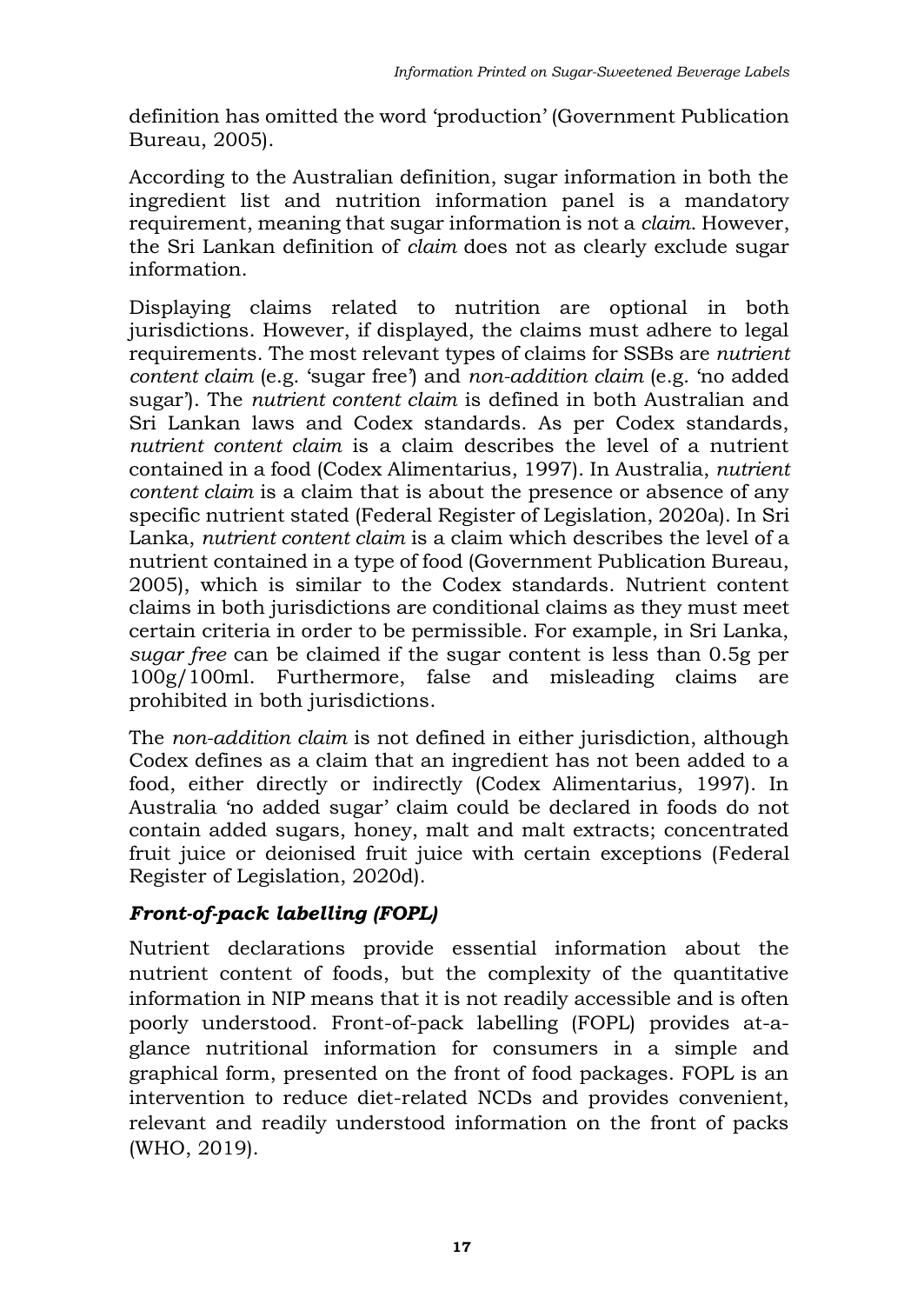Sri Lanka has two additional regulations under *Food Act of 1980* relevant to sugar levels in food: *Food (Colour Coding for Sugar Level) Regulations 2016 and Food (Colour Coding for Sugar – Salt – Fat) Regulations 2019*. However, only the *Food (Colour Coding for Sugar Level) Regulation, 2016* is relevant to *SSBs* as the latter does not include beverages. The 2016 regulation is relevant to *carbonated beverages*, *ready-to-serve beverages*, *fruit nectars* and *fruit juices*  (Table 1).

### **Table 1.**

| Beverage                                     | Legal definition                                     |
|----------------------------------------------|------------------------------------------------------|
| type                                         |                                                      |
| Carbonate                                    | Non—alcoholic, water-based beverage containing       |
| beverage                                     | dissolved carbon dioxide, sugar other permitted      |
|                                              | ingredients                                          |
| Ready to                                     | Fruit drink intended for consumption without         |
| serve                                        | dilution and prepared from unfermented but           |
| beverage                                     | fermentable fruit juice or puree or concentrate with |
|                                              | or without some of the pulp and containing any       |
|                                              | soluble sweetener and portable water                 |
| Fruit nectar                                 | Unfermented but fermentable product obtained by      |
|                                              | adding water with or without the addition of sugars, |
|                                              | honey, treacle, and/or syrups and/or sweeteners      |
|                                              | and other permitted ingredients to fruit juice       |
| Fruit juice                                  | Unfermented but fermentable liquid obtained from     |
|                                              | the edible part of appropriately mature and fresh    |
|                                              | fruit maintained in sound condition by suitable      |
|                                              | means                                                |
| $\mathbf{r}$ is the contract of $\mathbf{r}$ | $1.11.1$ $1.01.1$                                    |

*Sri Lankan legal definitions of beverage types*

*Note:* Definitions are stipulated in the Food (Colour coding for Sugar Level) regulations, 2016

As per the legal definitions of all ready-to-serve beverages, fruit nectars and fruit juices are fruit-based beverages. Therefore, Sri Lankan law excludes non-fruit based and non-carbonated beverages with added sugar. As per the regulations, the corresponding colour category, according to the sugar content in grams per 100 ml, and a statement in three languages (Sinhala, Tamil and English) must be displayed: *Green* for low sugar (<2 g/100 ml), *Amber* for medium sugar (2-11 g/100 ml) and *red* for high sugar (>11 g/100 ml) (Government Publication Bureau, 2016). The provisions are summarized in Table 2 (Hettiarachchi, 2017).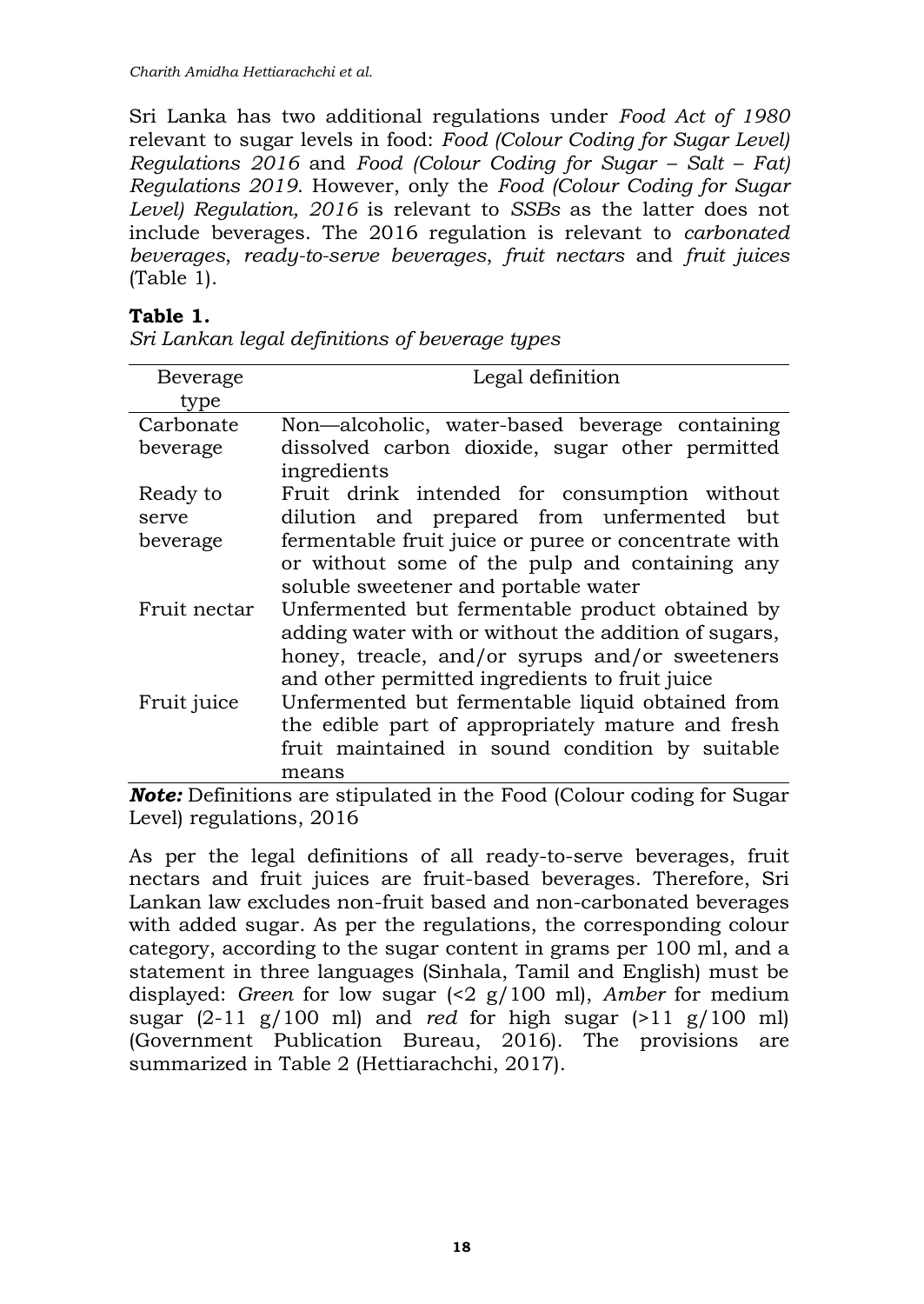| <b>Sugar level</b>                                                                                                                               | Colour code                                                                                                                                         |
|--------------------------------------------------------------------------------------------------------------------------------------------------|-----------------------------------------------------------------------------------------------------------------------------------------------------|
| Numerical description of the<br>sugar content<br>$\geq$ <2g/100ml<br>$\geq 2 - 11g/100ml$<br>>11 g/100 ml<br>➤                                   | Colour of the<br>circle<br>should be according to<br>the sugar level as follows.<br>Diameter of the colour<br>circle should be not less<br>than 1cm |
| Description of the sugar level<br>High sugar (for $>11g$ )<br>➤<br>Medium sugar (for $>2-11$ g)<br>➤<br>Low sugar (for $\langle 2g \rangle$<br>⋗ | <2g - Green<br>Low Sugar Level<br>நிலைச<br>8008<br><b>Jon</b><br>68<br>ę                                                                            |
| Should be in all 3 languages<br>(English, Sinhala and Tamil)                                                                                     | Medium Sugar Let<br>$2 - 11g -$<br>මට්ටම<br>Amber<br>முழிவ்ல<br>Icm<br>8<br>(yellow to<br>orange)<br>10.2 g/100m                                    |
| Font size not less than 1.5mm                                                                                                                    | $\bullet$<br>$>11g$ – Red<br><b>Secondrive</b><br>lem<br>88<br>l2.7g/100m                                                                           |

### **Table 2.**

*Sri Lankan colour code provisions for sugar level*

*Note:* Source is the Food (Colour Coding for Sugar Levels) Regulations, 2016

Australia does not have a legislated FOPNL system, however since 2014, it has implemented the Health Star Rating system on a voluntary basis. The Health Star Rating rates foods overall from 0.5 to 5.0 stars using an algorithm that considers total sugar content as one of seven food components included (Health Star Rating, 2020).

At an international level, Codex is currently working on international guidance on front-of-pack labelling, but it is anticipated that the result of this process will not be to prescribe a single FOPNL but rather to set out principles for countries considering these policies (Thow et al., 2020).

The sugar content is determined by analysing a beverage sample in a laboratory. However, manufacturers use equipment called the *Brix meter* for measuring sugar concentration, which measures the percentage of sugar content as *Brix degrees*. One *Brix Degree* is equal to 1 g of sugar (Sucrose) in 100 g of solution and not in 100 ml. Therefore, in practice the sugar content declaration is not legal, as it is measured in 100 g, while the regulations require it to be measured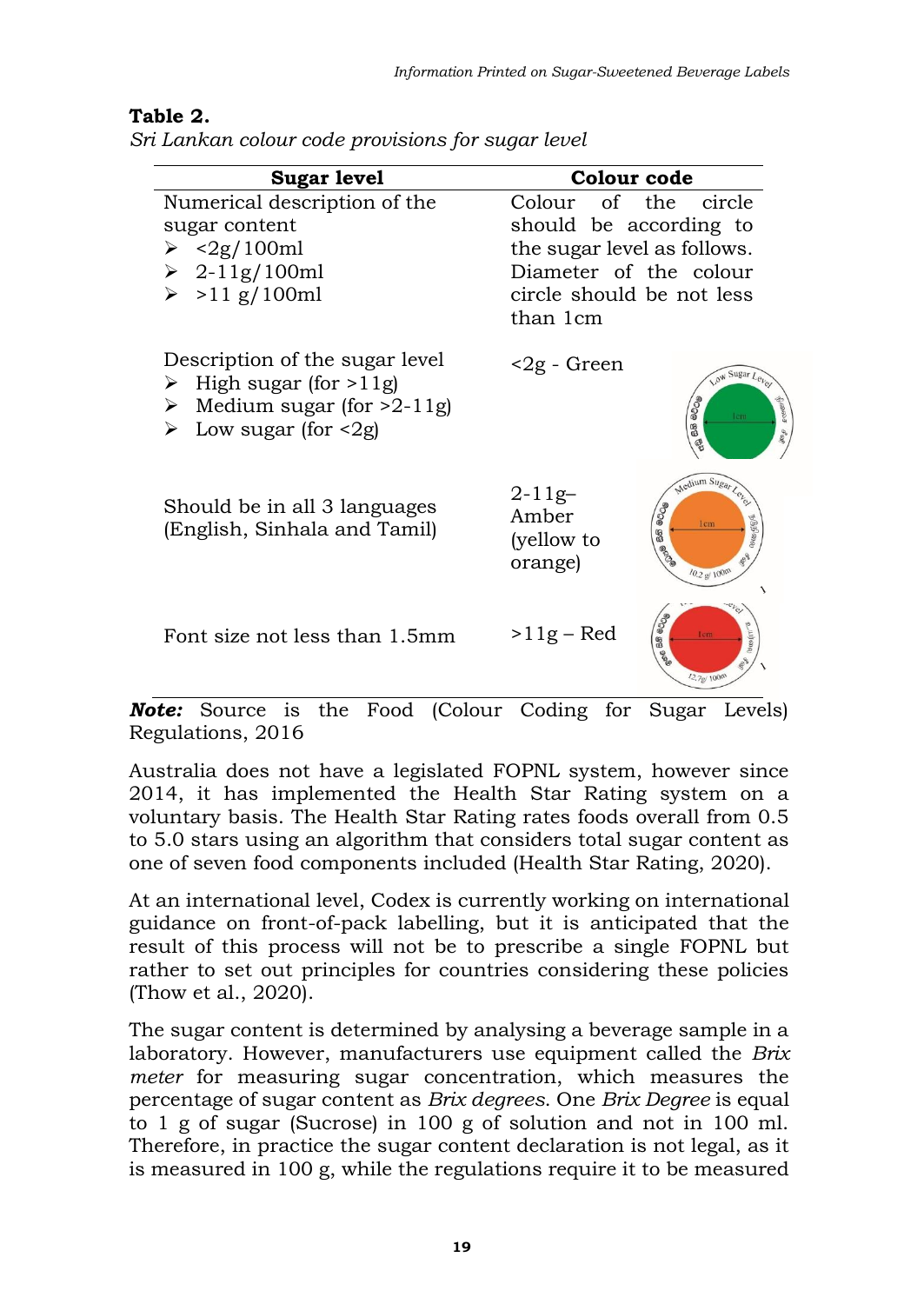in 100 ml. This means the colour code regulations are not correctly implemented, in-addition to their failure to include non-fruit based and non- carbonated beverages with added sugar. Furthermore, the labelling laws are poorly implemented in Sri Lanka by manufacturers and enforcement officers (Hettiarachchi, 2017). Hence, it is reasonable to argue that these weaknesses in implementation are limiting the potential public health impact of FOPNL in informing Sri Lankan consumers of the true sugar content of these products, and supporting them to make healthier choices.

The NIP provides more information on sugar than the colour code. Even though sugar is included under the carbohydrates amount on the NIP, it is also displayed separately. The NIP provides the sugar amount per serving or per 100 ml/100 g, whereas the colour code only provides a range. As the exact sugar amount is required to calculate the energy value of the sugar, the energy value per serving or per 100 ml can only be calculated from the NIP. The total volume of the product is available in the label as the *net content* or *net volume*, so by combining the net volume and sugar content per 100 ml or per serving, the total sugar amount can be calculated if necessary. Serving size is usually decided by the manufacturer, so 100 ml/100 g could be used for a precise calculation and to allow standardised comparison between similar products. Furthermore, the NIP also includes information on other nutrients if relevant and energy levels.

Iran has more recently introduced an alternative label that presents a hybrid form of the NIP and a colour-coded FOPL. The NIP is overlaid with colour coding over the quantified nutrient information provided for fat, sugar, salt, trans fatty acids and energy content. Green indicates low or a little amount of the corresponding nutritional risk factor, yellow indicates a moderate amount and red shows a high amount, with thresholds set for each colour (WCRF, 2018). It is implemented to reduce non communicable disease burden in Iran. Poor media involvement and poor public awareness are some of challenging factors in Iran to achieve a successful outcome (Edalati et al., 2019).

# **Conclusions**

Adverse health effects of the excess consumption of sugars were recognised. Both Sri Lankan and Australian legislations as well as Codex standards have provisions on sugar-related information on the labels of SSB. Several notable omissions and deviations from international standards were noted in the Sri Lankan law especially on nutritional information which need to be corrected in future legal amendments.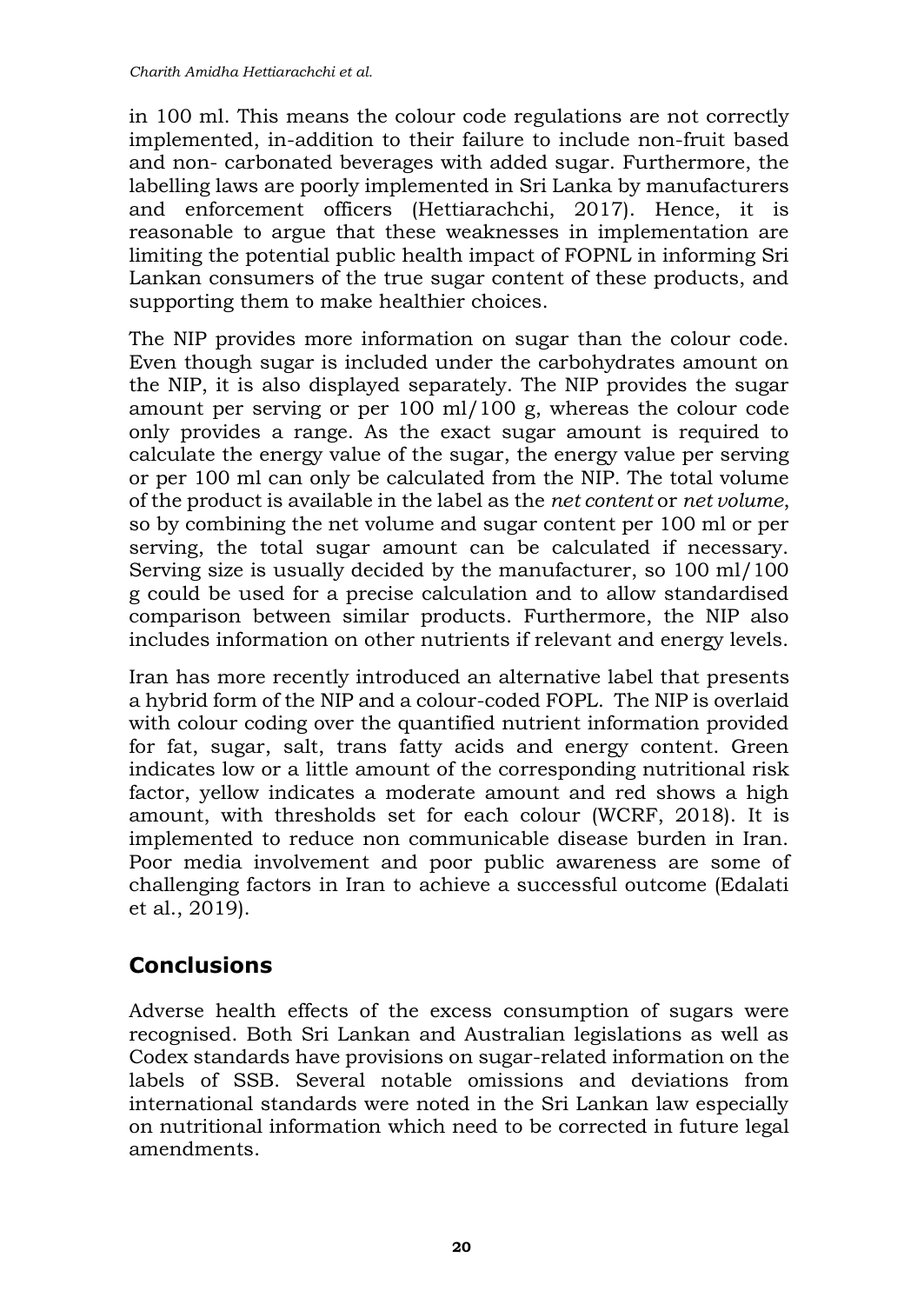Even though, definitions are important for technical as well as legislative matters, Sri Lanka does not define the terms 'ingredient', 'non-addition claim': defining them as per Codex standards would make legal provisions clearer. Furthermore, stipulating the measurement (weight or volume) of proportion of ingredients and displaying the proportion with each ingredient would make this information more credible to the consumer.

The quantity of sugar in a product is displayed in the NIP, which is mandatory on beverage labels in most countries. It assists consumers deciding on portion size and energy intake as well as helps to plan their immediate as well as their overall diet. In Australia, as recommended by codex standards, these NIPs are mandatory. However, in Sri Lanka it is still not mandatory to display the NIP. Instead, alternative FOPL requirements in Sri Lanka provided simplified information on amount of sugar in the product within specified ranges only, using traffic light colour coding. Sri Lanka does not have a reasonable excuse for not making NIP compulsory, except the extra financial burden for small scale manufacturers which can be overcome by exempting them or allowing additional time for implementation.

Sugar content in the colour code is legally expected to be measured for 100 ml and it is not compatible with the Brix degree which measures sugar content for 100 g. Allowing to measure sugar content by weight (grams) as an alternative, would make this legal provision more practical.

Introducing of NIPs for Sri Lankan food labels, in addition to existing FOPL requirements, could be beneficial in supporting consumers to reduce excess sugar consumption; therefore, there is a need to for NIPs to be incorporated in to the Sri Lankan food label. Considering the financial cost of analysing nutrient content accurately, it is reasonable to exempt the small-scale manufacturers and those producing small packages– less than 100 ml - from the mandatory display of NIPs, or allowing them to quantify sugar using reasonable alternative methods *eg*. using estimations from national nutrition databases of similar products. Highlighting the sugar content raw in the NIP of SSB with 'high sugar' in red colour would improve the effective usage of NIP by consumers.

### **Abbreviations**

FOPL – Front-of-Pack Labelling

FSANZ – Food Standards Australia and New Zeeland

NIP – Nutrition Information Panel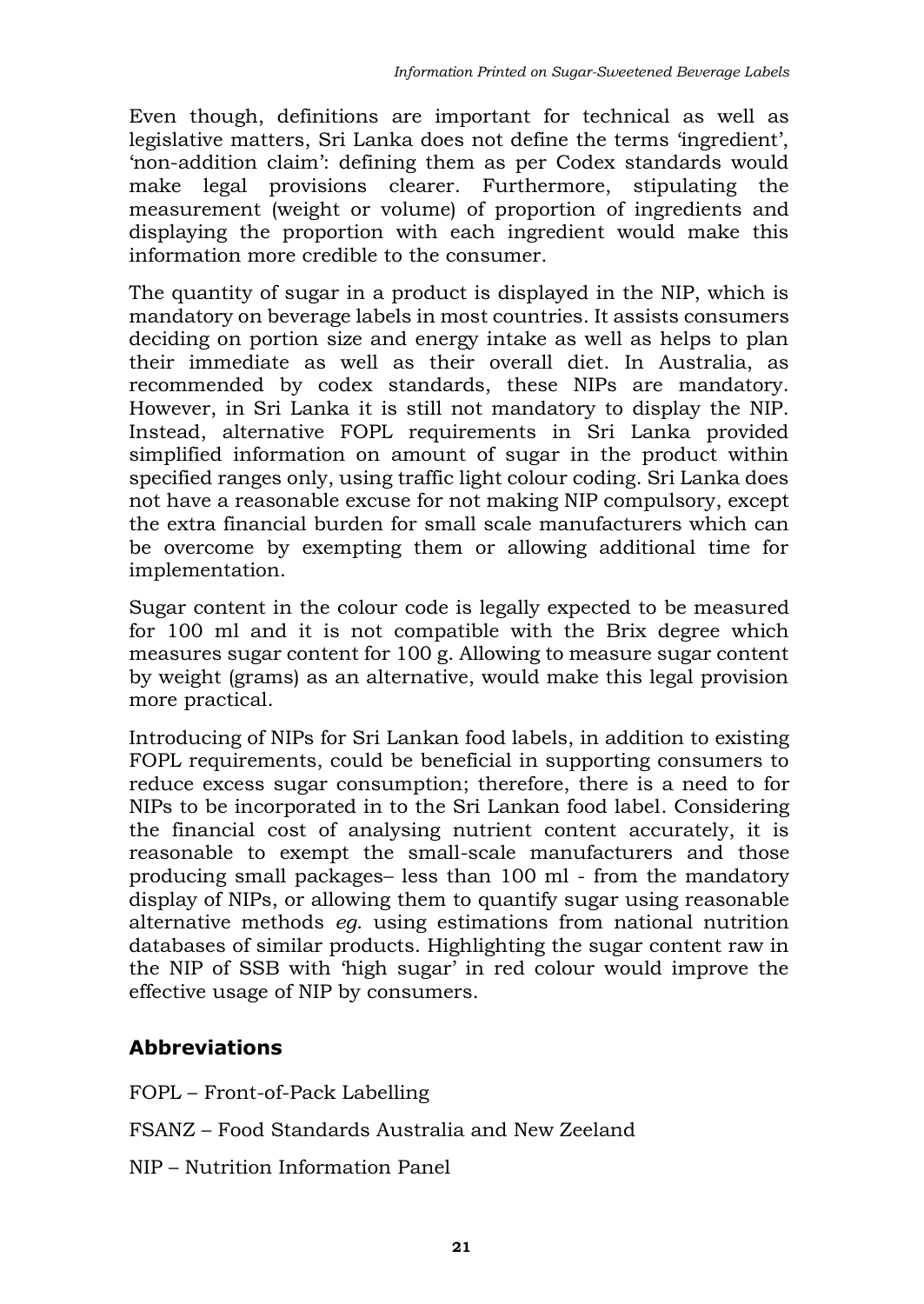### **Acknowledgements**

Authors sincerely appreciate the academic and non-academic staff of Department of Public Health, Faculty of Health, University of Technology Sydney, Australia for their valuable assistance.

Authors pay gratitude to the Post Graduate Institute of Medicine, University of Colombo and Ministry of Health Sri Lanka for their support and guidance

### **References**

- Australian Bureau of Statistics. (2015). [Australian Health Survey:](https://wiki.cancer.org.au/policy/Citation:Australian_Bureau_of_Statistics_2015_2)  Nutrition First Results – [Foods and Nutrients, 2011-12.](https://wiki.cancer.org.au/policy/Citation:Australian_Bureau_of_Statistics_2015_2)  [Consumption of Sweetened Beverages.](https://wiki.cancer.org.au/policy/Citation:Australian_Bureau_of_Statistics_2015_2) Canberra. Australia. <https://www.abs.gov.au/ausstats/abs@.nsf/lookup/>
- Brownell, K. D. & Warner, K. E. (2009). The Perils of Ignoring History: Big Tobacco Played Dirty and Millions Died. How Similar Is Big Food? *The Milbank Quarterly*, *87*(1), 259–294. <https://doi.org/10.1111/j.1468-0009.2009.00555.x>
- Cancer Council. (2011). Sugar -sweetened beverages -position statement. Cancer Council. Australia. [https://wiki.cancer.org.au/policy/Position\\_statement](https://wiki.cancer.org.au/policy/Position_statement)
- Codex Alimentarius. (2017). Codex guidelines of nutrition labelling CAC/GL 2-1985. Codex Alimentarius Commission.
- Codex Alimentarius. (1991). Codex general standard for the labelling of prepackaged foods - CODEX STAN 1-1985 (Rev. 1-1991). Codex Alimentarius Commission.
- Codex Alimentarius. (1997). Nutrition and Health Claims (CAC/GL 23-1997). Codex Alimentarius Commission.
- Edalati, S., Omidvar, N., Roudsari, A. H., Ghodsi, D. & Zargaraan, A. (2019). Development and implementation of nutrition labelling in Iran: A retrospective policy analysis. *International Journal of Health Planning and Management,* 35(4). [https://www.researchgate.net/publication/337163487.](https://www.researchgate.net/publication/337163487) DOI [10.1002/hpm.2924](https://www.researchgate.net/deref/http%3A%2F%2Fdx.doi.org%2F10.1002%2Fhpm.2924?_sg%5B0%5D=YzNFF315ob7t2i6EzlxuFNAyKtAKkXFXSxU9_CfTL2FZsnpz4fRWPmN1nF9QYV9d_TPs2naFoFHIt06RCAGTibxyRA.CDCe1UlR9sechO6HKkn2GPRK0YLDZjRBWcYxFTpnJq22p0rnSunWbm__HAaWvYJVtzcnybLZc6TEZ4Vh61ToNg)
- Federal Register of Legislation. (2020a). Australia New Zealand food standard 1.1.2 - definitions used throughout the code, 2019. Federal Register of Legislation. Australia. <https://www.legislation.gov.au/Details/F2018C00944>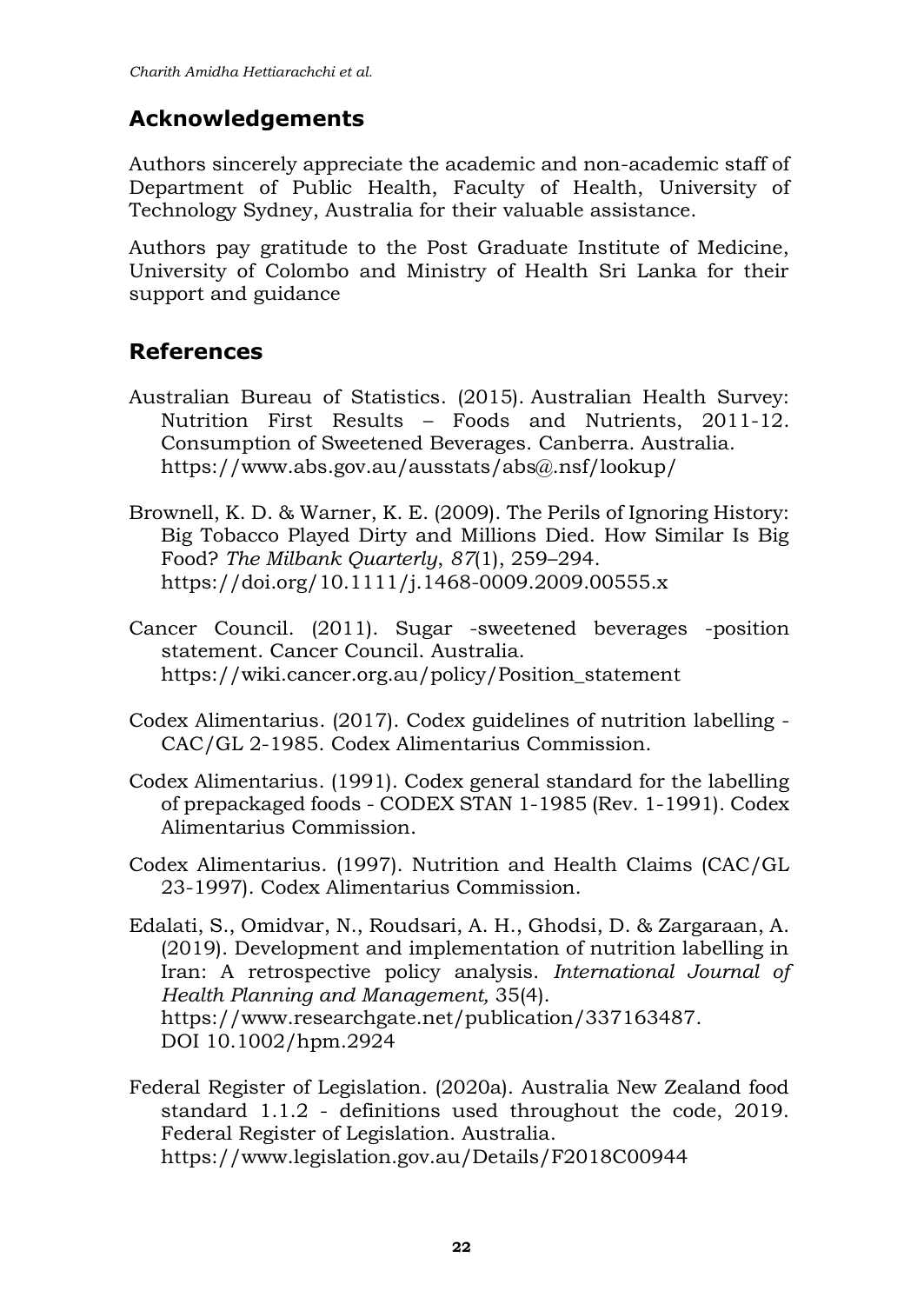- Federal Register of Legislation. (2020b). Australia New Zealand food standard 1.1.4 - Information requirements – statement of ingredients, 2015. Federal Register of Legislation. Australia, <https://www.legislation.gov.au/Details/F2018C00944>
- Federal Register of Legislation. (2020c). Australia New Zealand food standard 1.1.8 - Nutrition information requirements, 2018. Federal Register of Legislation. Australia. <https://www.legislation.gov.au/Details/F2018C00944>
- Federal Register of Legislation. (2020d). Australia New Zealand food standard – Schedule 4 – Nutrition, health and related claims, 2017. Federal Register of Legislation. Australia. [https://www.legislation.gov.au/Details/](https://www.legislation.gov.au/Details/%20F2017C00711) F2017C00711
- Felbe, J., Thompson, H. R., Patel, A. & Madsen, K. A. (2018). Potential addictive properties of sugar-sweetened beverages among adolescents. Science direct. <https://www.ncbi.nlm.nih.gov/pmc/articles/PMC6488513/>
- Firman, T. (2019). This is how much sugar you can eat per day. Good Housekeeping. <https://www.goodhousekeeping.com/health/diet-nutrition/>
- Food and Drug Administration. (2020a). Daily value on the new nutrition and supplement facts labels. Food and Drug Administration. United States. <https://www.fda.gov/food/new-nutrition-facts-label/>
- Food and Drug Administration. (2020b). Food Labelling & Nutrition. Food and Drug Administration. United States. <https://www.fda.gov/food/new-nutrition-facts-label/>
- Food Safety and Standards Authority of India. (2020). FSSAI guideline on labelling of food products. Packaging-Labelling. <https://www.packaging-labelling.com/articles/>
- Food Standard Agency. (2020). Nutrition-labelling. United Kingdom. <https://www.food.gov.uk/business-guidance/>
- Food Standard Australia and New Zealand. 2013, Nutrition information user guide. [https://www.foodstandards.gov.au/code/userguide/Documents](https://www.foodstandards.gov.au/code/userguide/Documents/Userguide) [/Userguide](https://www.foodstandards.gov.au/code/userguide/Documents/Userguide)
- Food Standard Australia and New Zealand. 2020, Sugar labelling. <https://www.foodstandards.gov.au/consumer/labelling>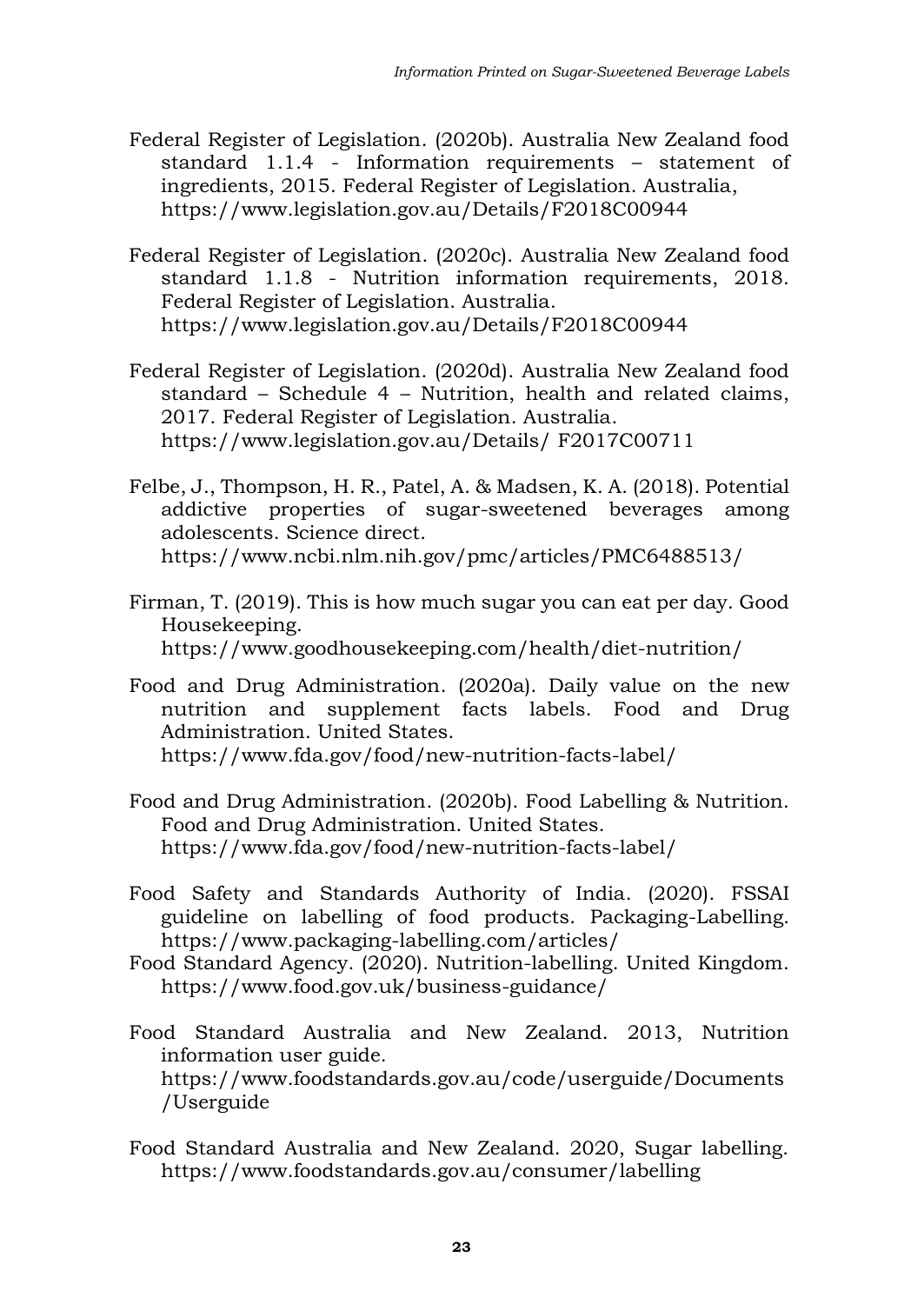- Government Publication Bureau. (1980). *Food Act of 1980*. Government Publication Bureau. Sri Lanka.
- Government Publication Bureau. (2005). *Food (Labelling and Advertising) Regulations 2005*. Government Publication Bureau. Sri Lanka.
- Government Publication Bureau. (2016). *Food (Colour Coding for Sugar Level) Regulations 2016*. Government Publication Bureau. Sri Lanka.
- Grimm, G. C., Harnack, L. & Story, M. (2004). [Factors associated](https://wiki.cancer.org.au/policy/Citation:Grimm_GC,_Harnack_L,_Story_M_2004)  [with soft drink consumption in school-aged children.](https://wiki.cancer.org.au/policy/Citation:Grimm_GC,_Harnack_L,_Story_M_2004) *J. Am. Diet Assoc.* 2004 Aug, 104(8), 1244-9. [http://www.ncbi.nlm.nih.gov/pubmed/](http://www.ncbi.nlm.nih.gov/pubmed/15281041)*[15281041](http://www.ncbi.nlm.nih.gov/pubmed/15281041)*
- Grummon, A. H., Hall, M. G., Taillie, L. S. & Brewer, N. T. (2019). How should sugar-sweetened beverage health warnings be designed? A randomized experiment. *Preventive Medicine* 2019, 121, 158–166. <https://doi.org/10.1016/j.ypmed>
- Hattersley, L., Irwin, M., King, L. & Allman-Farinelli, M. (2009). [Determinants and patterns of soft drink consumption in young](https://wiki.cancer.org.au/policy/Citation:Hattersley_L,_Irwin_M,_King_L,_Allman-Farinelli_M_2009)  [adults: a qualitative analysis.](https://wiki.cancer.org.au/policy/Citation:Hattersley_L,_Irwin_M,_King_L,_Allman-Farinelli_M_2009) *Public Health Nutrition* 2009 Oct, 12(10), 1816-22. http://www.ncbi.nlm.nih.gov/pubmed/19195421
- Health Star Rating. (2020). Health Star Rating System. <http://www.healthstarrating.gov.au/internet/healthstarrating>
- Hettiarachchi, C. A. (2017). *Compliance of labels of beverages to the food labelling regulation and effectiveness of an advocacy package in improving adherence to labelling regulations by food industry.* MD theses, Post Graduate Institute of Medicine, University of Colombo. Sri Lanka.
- Hettiarachchi, C. A., Arnold, S. M. & Nandasena, S. (2017). Strengths and deficiencies of beverage labelling regulations of Sri Lanka, *Journal of college of Community Physiciansof Sri Lanka*, 24(2), 110. <https://jccpsl.sljol.info/724/volume/24/issue/2/>
- Hettiarachchi, C. A., Arnold, S. M. & Nandasena, S. (2021). Attitudes of manufacturers, law enforcing officers and consumers on the Sri Lankan labelling regulations: a qualitative study. *Journal of college of Community Physicians of Sri Lanka*, 27(1), 289-301. <https://jccpsl.sljol.info/750/volume/27/issue/1/>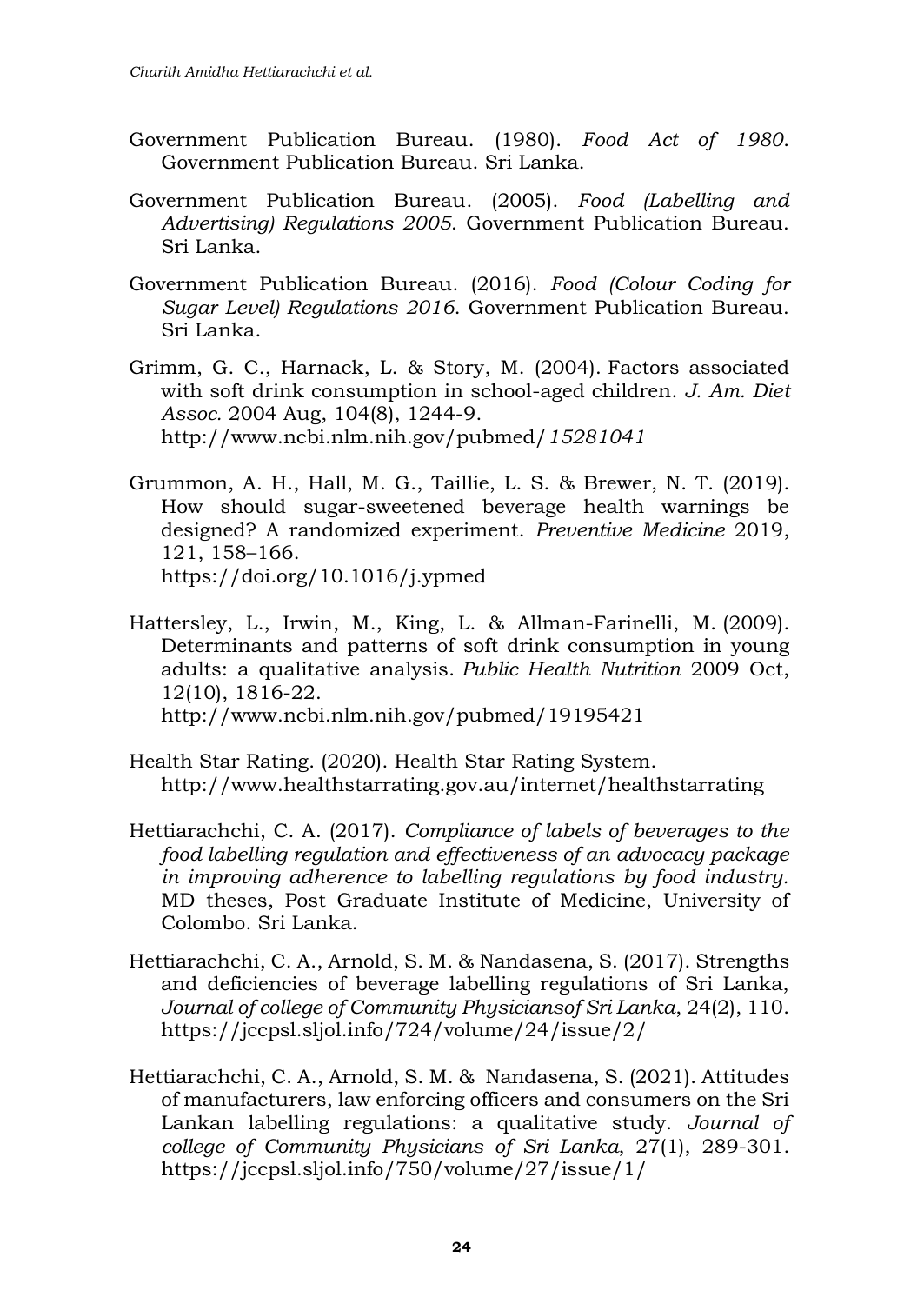Keller, A. & Bucher Della Torre, S. (2015). Sugar-Sweetened Beverages and Obesity among Children and Adolescents: A Review of Systematic Literature Reviews. *Childhood Obesity*, 11(4), 338– 346.

<https://doi.org/10.1089/chi.2014.0117>

- Mayo Clinic. (2020). Metabolism and weight loss. How you burn calories.Mayo Clinic. [https://www.mayoclinic.org/healthy-lifestyle/weight-loss/in](https://www.mayoclinic.org/healthy-lifestyle/weight-loss/in-depth/)[depth/](https://www.mayoclinic.org/healthy-lifestyle/weight-loss/in-depth/)
- Paes, M. V., Hesketh, K., O'Malley, C., Moore, H., Summerbell, C. & Griffin, S. (2015). [Determinants of sugar-sweetened beverage](https://wiki.cancer.org.au/policy/Citation:Mazarello_Paes_V,_Hesketh_K,_O%27Malley_C,_Moore_H,_Summerbell_C,_Griffin_S,_et_al_2015)  [consumption in young children: a systematic review.](https://wiki.cancer.org.au/policy/Citation:Mazarello_Paes_V,_Hesketh_K,_O%27Malley_C,_Moore_H,_Summerbell_C,_Griffin_S,_et_al_2015) *Obes Rev 2015* Nov, 16(11). 903-913. <http://www.ncbi.nlm.nih.gov/pmc/articles/PMC4737242/>

- Patel, K. (2013). How are carbohydrates converted in to fat deposits? Examin.com. [https://examine.com/nutrition/how-are-carbohydrates](https://examine.com/nutrition/how-are-carbohydrates-converted-into-fat-deposits)[converted-into-fat-deposits.](https://examine.com/nutrition/how-are-carbohydrates-converted-into-fat-deposits)
- Prathiraja, P. H. K. & Ariyawardana, A. (2011). Impact of Nutritional Labelling on Consumer Buying Behaviour. *Sri Lankan Journal of Agricultural Economics,* 5,35-46. https://doi.org[/10.4038/sjae.v5i0.3475](https://www.researchgate.net/deref/http%3A%2F%2Fdx.doi.org%2F10.4038%2Fsjae.v5i0.3475?_sg%5B0%5D=AUrS-vMJC7gPLpYDjWJWrJFhmexHU-nFMTJjx5kHwerkCt4aYyEItG93XUc_91p33qbSVfjD5rrse52EZ289J2x6XQ.tp-dskz098eHQUCrGNkHjLHz-prekWcCKTfwoNxvaqt1RCSeBiZ24Xpif4QEiPkIqeUBqVTGN3evFCmY_gF07w)
- PsychCentral. (2018). Are sugar-sweetened beverages addictive? <https://psychcentral.com/news/2018/11/21/>
- Reeve, B. & Gostin, L. O. (2019). "Big" Food, Tobacco, and Alcohol: Reducing Industry Influence on Noncommunicable Disease Prevention Laws and Policies Comment on "Addressing NCDs: Challenges from Industry Market Promotion and Interferences." *International Journal of Health Policy and Management*, *8*(7), 450– 454.<https://doi.org/10.15171/ijhpm.2019.30>
- Stass, J. (2016). What happen to your body after an hour eating sugar? Independent.

[https://www.independent.co.uk/life-style/food-and](https://www.independent.co.uk/life-style/food-and-drink/features/what-happens-to-your-body-an-hour-after-eating-sugar-a6879026)[drink/features/what-happens-to-your-body-an-hour-after](https://www.independent.co.uk/life-style/food-and-drink/features/what-happens-to-your-body-an-hour-after-eating-sugar-a6879026)[eating-sugar-a6879026](https://www.independent.co.uk/life-style/food-and-drink/features/what-happens-to-your-body-an-hour-after-eating-sugar-a6879026)

Thow, A. M., Jones, A., Schneider, C. H. & Labonte, R. (2020). Increasing the public health voice in global decision-making on